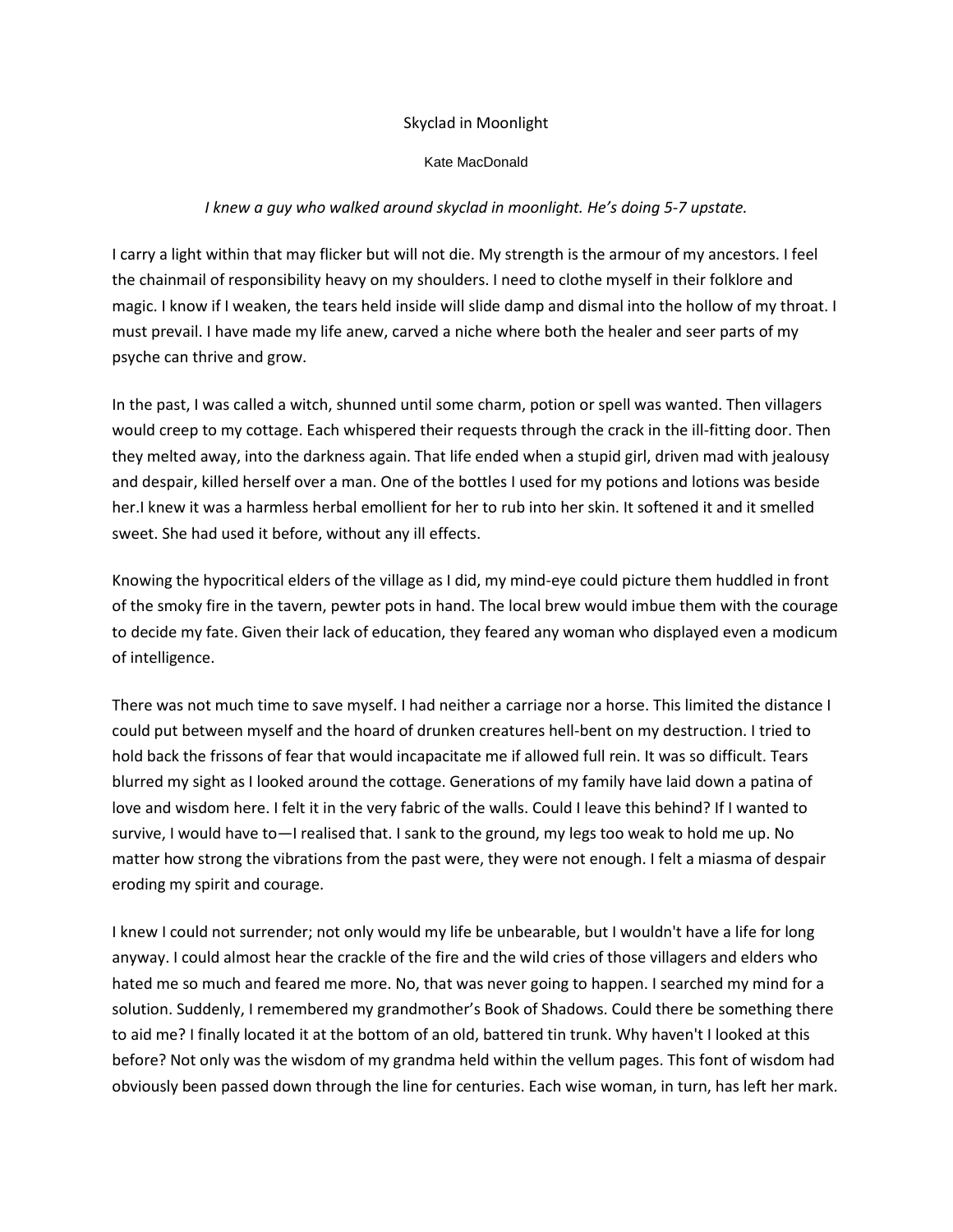As quickly as I could, I skimmed through the pages, becoming desperate to find a solution—any solution. Finally, I found it. I concocted a transportation spell. I would move forward in time, but not in space, to an era where Wiccan and Pagan beliefs would be both tolerated and accepted. Before I left my old world, I wrote a will. I bequethed the family cottage to the future me. I started off, with one last look at my home, my shelter. I had left the cottage in disarray, thrown a lot of my belongings around, and smashed a couple of old chairs. It looked like robbers had taken me. I even spilt some pig's blood around. My feet felt the grass and broken twigs as I walked the familiar path in the dead of night to a small copse a few miles from the village. I dug a hole with an old bent fire shovel I'd found months ago that couldn't be traced back to me. I buried everything I needed for the future. Then I used the spell.

I felt so free of tension, I had to be careful. As filled with euphoria as I was, I still had to deal with the mundane day-today elements of my new life.. Luckily, I had brought grandma's Book of Shadows into the future with me. It proved invaluable. It was a tricky couple of days, though. I needed all the trappings of a 21st-century person. I quickly found out that I had no birth certificate, no national insurance number, no past at all, unless one looked back to around 1860. Luckily I had planned to use some of grandma's spells. This enabled me to cut down on any waiting time when putting in requests for what I was calling replacement documents. I had also found a little spell that made any official see what I wanted them to see on the pieces of paper I handed them. Any information I gave them was officially inputted into the correct database on, say, a Monday. I then only had to jump forward ten days or so to collect the finished paperwork. I knew I needed to be meticulous in charting where I'd been and when. I could not change the future for fear of an anomaly. If I changed anyone's life, it could start a ripple effect through time.

The beauty of being able to move backwards and forwards also meant that I could find the point at which I was back staying in the cottage. I would know then that all my hard work had been successful. I had built a past. In doing so, my future clicked into place, and I could slip into my new life, and relax. Being back in my old home was truly wonderful. Of course, I faced a few hurdles. For instance, there was the new lexicon. My poor ears and brain could not equate the swift, silver-sharp phrases with the past's slow, guttural conversations. Luckily, once I had bought a TV and learned how to use the remote, I had a thousand voices from whom I could learn. There was no looking back once I had a laptop. It was a wondrous thing to feel free, to know my abilities and beliefs no longer had to be hidden. Moving forward also meant Azedar, a warlock whose attention I had striven to avoid, was left behind too. He was an evil man who did terrible things in the name of magic.

He had decided that the two of us would start a dynasty, a family of strong witches and warlocks. He, of course, would reap the benefits derived from any nefarious spells etc. bought and used. Much like he was already doing, but on a larger scale. I can not describe how my body, and my soul, shrank from the thought of being near that awful person. The air of evil that surrounded him made me shudder. He was leech-like, and I felt my power and spirit were depleted when he was close.

With a small sigh, I was back in the present again. Five years have gone by so quickly. My online New Age business was growing, which explained why I was out here just after midnight. I wanted to follow the beliefs of ages past tonight. The meadow was bathed in a torpid silver glow. I felt its touch as I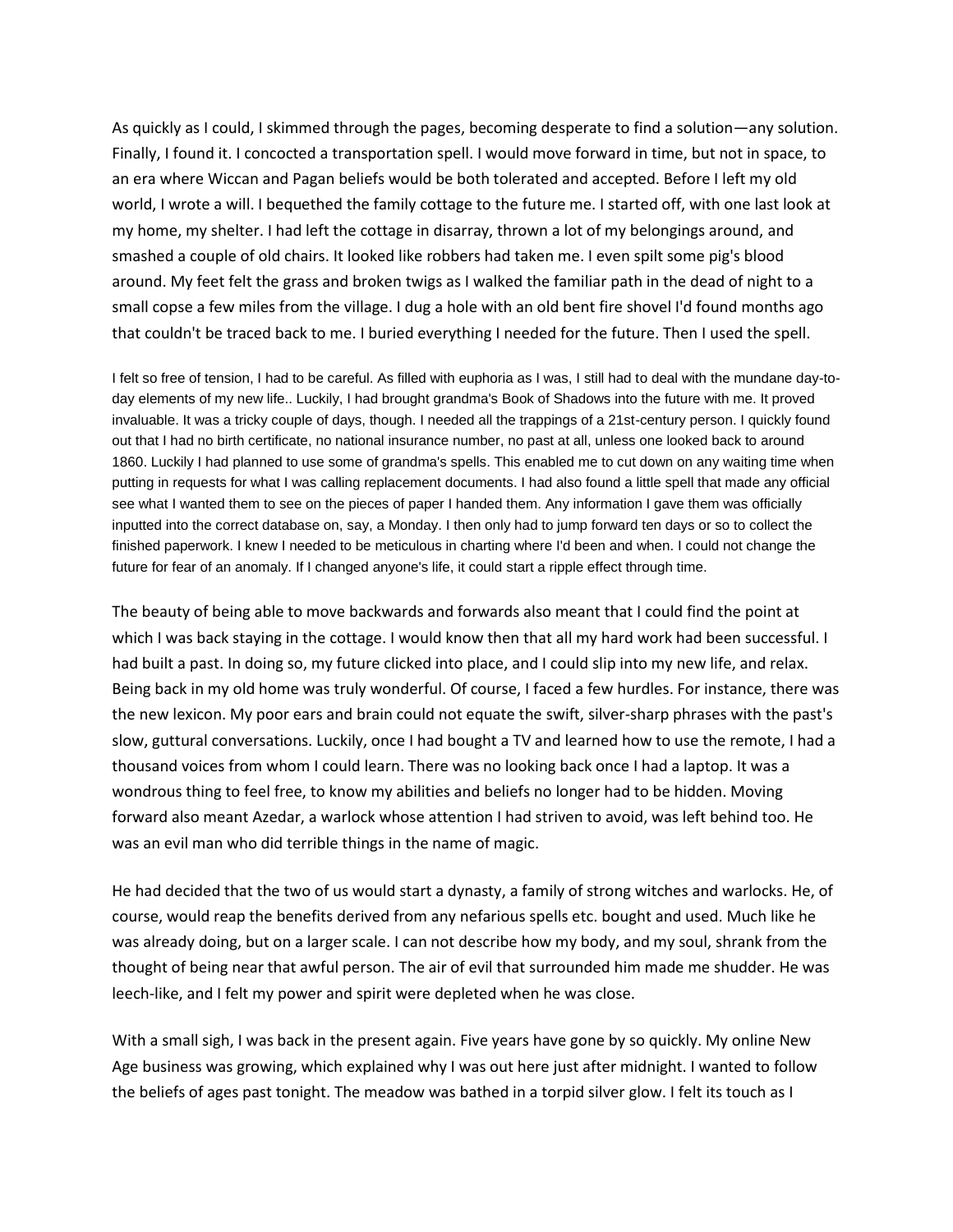walked, skyclad in moonlight. While gathering plants to be used in magic rituals or for potions, it was best to wait for a full moon. Nothing should come between the skin and that soft and sensual light. Beneath my feet, the heady scent of wild herbs drifted on the lightest breeze as each became crushed and bruised, filling me with peace. I had forgotten the quiet despair of a broken spirit. A new strength within me spiralled and was released to heal as the sweet herbs did. I continued to gather what I needed to fulfil the orders I had waiting.

I was jolted out of my reverie by a rumble of sullen thunder. I became aware of the night sky. A sharp wind whipped the light layer of clouds that had been drifting serenely overhead. All at once, I felt vulnerable. Where there is thunder, could lightning be far behind? I turned to go back. There stood the warlock Azedar, the evil spinner of spells, the taker of minds, the one who I had travelled to the future to escape. How had he found me? On his face was an expression of loathing. His hate-filled gaze seared my skin. He spoke, but there was only silence. Even so, I could understand the terrible words dripping like venom from his lips. I shuddered. Terror once more gripped my heart. Trembling limbs threatened to give way. The life-giving breath I needed felt trapped in my throat, which was closed tight with panic. I took a step back, then another. Weirdly, Azedar did not follow me.

Something was amiss. The warlock I knew would have cast a spell to paralyse me by now. I could see a ripple-like effect on the figure in front of me. Holding my breath, I ran straight through the shape, which was without material form or substance. There was no corporeal body in this world. I was safe and free. Then I felt the sharp, vicious talons digging into my flesh. Azedar, a destroyer of bodies and souls, had opened a rift between his century and this. I was dragged from the life I had built. Filled with pain and despair, I screamed in denial. No one would ever know what had happened. I was going to be lost forever in time.

I managed to grab hold of the old cotton shopping bag that held the herbs and flowers I had picked. I had put the Book of Shadows in it, too—luckily, it came everywhere with me. There was one thing held within its pages that I could utilise to get away from Azedar. I did need to check the wording of the invisibility incantation; it was one I had intoned so often that I could mutter it by rote. I used it to find out quietly who was doing what to whom, when asked. That has been very useful and lucrative over the past few years. This more modern world was no different from the time I had run from. Lovers still loved, men still thought they were misunderstood. Women still needed to be wanted, and wanted to be needed. Just as the warlock's claw-like hands were about to pull me through the tear he'd made between the two time zones, I whispered:

## **"If dust is light, light is fast, the air is pure and clear. Dost thou take each part of me, make it disappear? "**

A shaft of dazzling, bright silver light hit me. Azader started to pull me out of the rift. I felt his long finger nails dig into my arms. He knew he had me because he could feel my weight dragging him forward.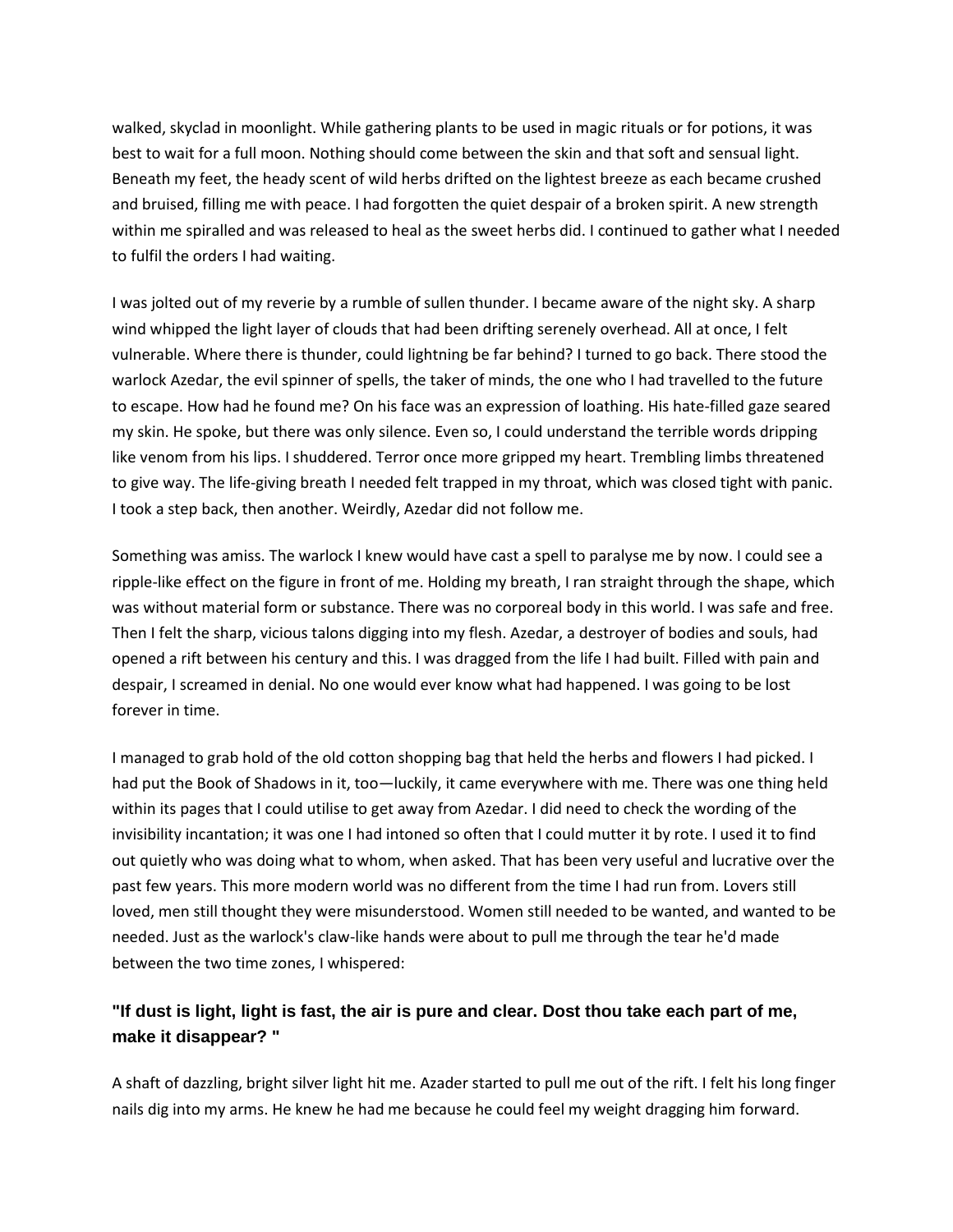Suddenly he realised he should be able to see me, but there was nothing there. The shock made him lose his grip. While he was still reeling, I fell through, landed on the ground and darted away. I turned a corner, stopped, and looked back. I almost laughed out loud at the look on his face. There stood a man who thought he had taken back what he considered to be a possession, only to find he had nothing. I had no time to enjoy the sight, however. My next task was to send \*\*\**him\*\*\** back to a place from where he could never return.

I hurried out of the village. I moved through the back streets without even having to think, where next? I had to get to the cottage to find out where in time I was. I thanked the Goddess that I always carried the Book of Shadows with me. That would prove to the current incumbent who I was. This was not the ideal way to meet my ancestor, but I knew she would help me. I didn't think it would be wise to enter her home with this family book in my possession. There was that problem with the anomaly I mentioned before. I moved to a huge tree that was very old and gnarly. I reached up and tucked my bag into a crevice in the lower branches. That taken care of, I walked up to the cottage door. Before I could raise my hand to knock, the door opened. In front of me was the oldest breathing person I had ever seen. Everything about her screamed "Witch."

"Get inside, quickly," she croaked. "He will be here in minutes. Use your invisibility spell now." I did just that. "I will keep them talking. You must find an incantation to send that monster out of this realm for good."I heard them before they swung around the bend in the path. Loud voices, jangling horse bridles, and raucous laughter. Some twelve men grouped themselves in front of the door of the cottage.

"Where is she, crone?" I heard Azadar shout. "It will be best for you if you give her up." My dear, brave, great, great grandmother faced that mob, looked each of them in the eye, then turned back to Azadar. "I know you all. I know your families. I have brought most of you into this world. I have given you tinctures to cure you, ointments to soothe you, potions to give you what you yearn for. Is this how you treat me in return? "

One young lad, braver than the rest, turned to the men around him and said, "Mistress Harraughty is correct, we owe her more than this disservice." Before anyone could react, Azadar drew his sword and sliced the poor boy's throat open.

The primaeval sound his father made tore my heart into a thousand pieces. Low and tortured, it boded ill for Azadar. This was a pivotal time. I knew, I simply knew, that Azadar was finally on his own. Each of these men, who had backed him through fear, which was mixed with greed, now saw that he cared nothing for any of them. They could so easily be next. In the interim, I had not been idle. I almost had a plan. In the dim light of the cottage, I was drawn to the long table at the back of the room, the place I knew so well. This was where meals were eaten, potions made and spells cast around this well-scrubbed pine monolith. What I needed, I would most surely find there. I would not need the ingredients hanging from the hooks above it. My fervent wish was that the Book of Shadows would be where it should be. If